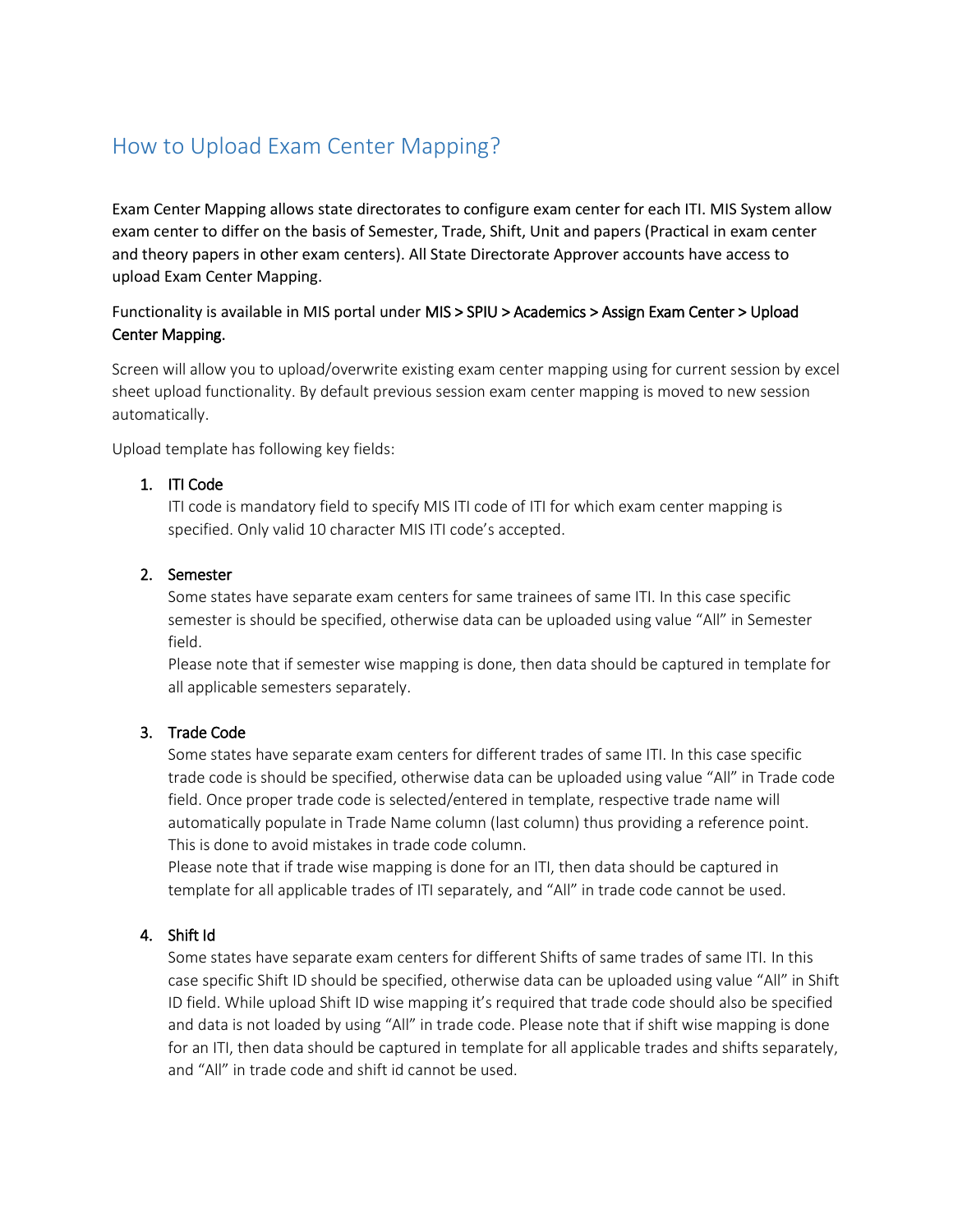## 5. Unit Id

Some states have separate exam centers for different Units of same trades of same ITI. In this case specific Unit ID should be specified, otherwise data can be uploaded using value "All" in Unit ID field. While upload Unit ID wise mapping it's required that trade code and Shift ID should also be specified and data is not loaded by using "All" in trade code or Shift ID. Please note that if Unit wise mapping is done for an ITI, then data should be captured in template for all applicable trades, shifts and units separately, and "All" in trade code, shift id and unit id cannot be used.

## 6. Paper (Theory/Practical/All)

MIS system also allows separate mapping by paper type. If same exam center is assigned to ITI for both theory and practical papers, then "All" in Paper field can be used.

#### 7. Center Code

Center Code is MIS ITI Code of the exam center for the ITI. In some state there are few Non ITI Exam Centers as well. Data for these exam centers is already upload and can be seen on Upload screen. While specifying Center Code proper MIS generated ITI or Non ITI Exam Center Codes must be used.

Please note if ITI is self-center, same ITI code should be specified in center code as well.

#### 8. Remarks

Remarks field is to capture any other relevant information about the mapping.

#### 9. Trade Name

Trade name is non editable lookup field, which looks up trade name on the basis of trade code entered. This is done to avoid mistakes in trade code column.

Please note:

- While uploading data, exact template provided must be used (link for which is available on the screen) any changes in column name, sheet name, merging of cells etc. will render template useless and data will not be uploaded.
- If there is no change in data, State Directorate should download and review current mapping from the screen.
- Process is designed in such a way that it overwrites existing mapping for ITI when new mapping for ITI is uploaded, thus if there is any change in exam center mapping, complete mapping for the ITI must be uploaded again.
- If Hall ticket for an ITI is already generated for the session, system will not allow you to change exam center mapping. Thus, data must be uploaded before deadline and no changes are allowed once hall tickets are generated.
- If new Non-ITI exam center needs to be created for state, data must be shared with support team [\(support.dget@wipro.com\)](mailto:support.dget@wipro.com) in following format. It must be ensured that duplicate records are not created in system.

| Name | . .<br>dress | <b>District</b> | <b>State</b> |
|------|--------------|-----------------|--------------|
|      |              |                 |              |